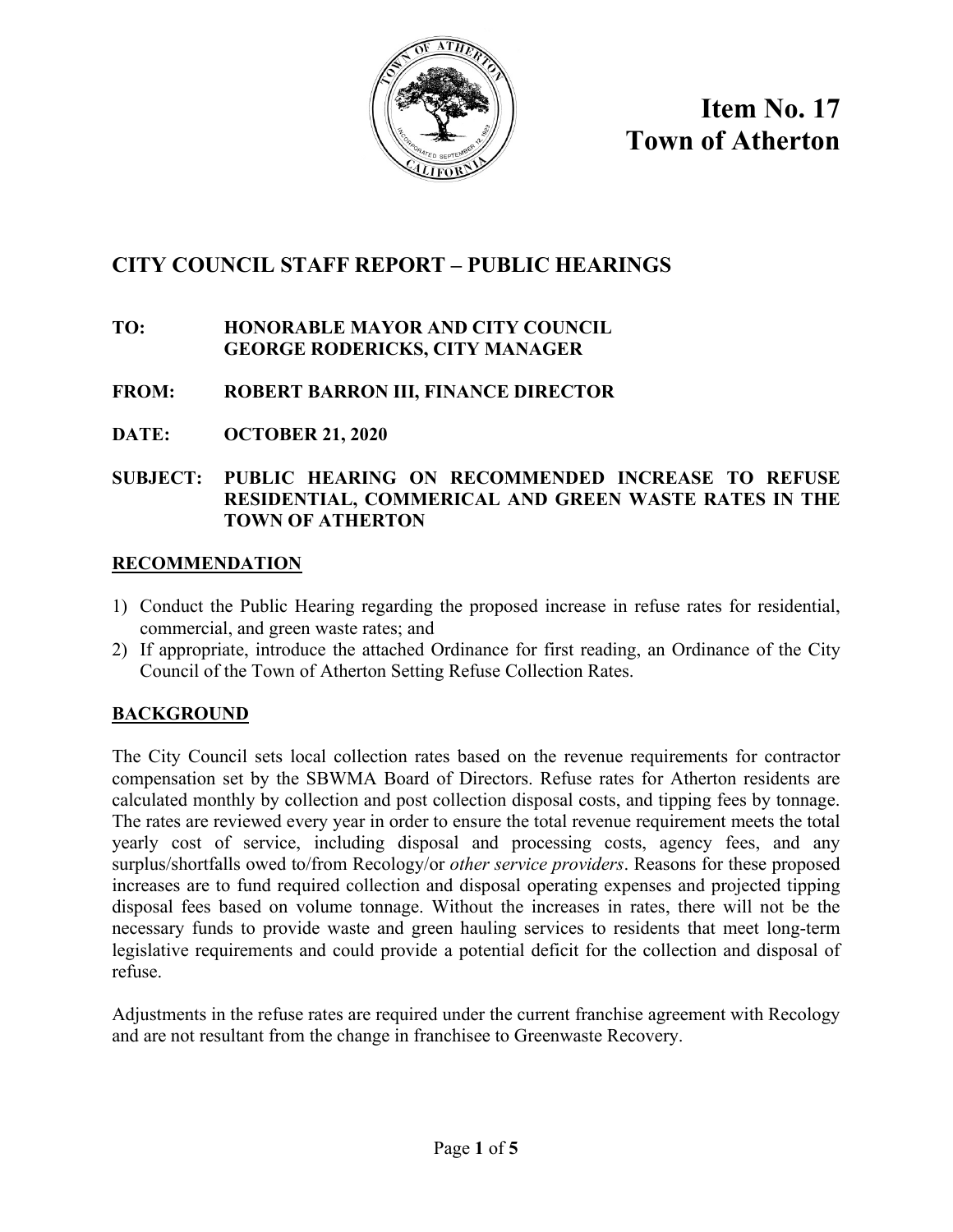**Public Hearing on Increase in Refuse Rates - Residential, Commercial & Green Waste October 21, 2020 Page 2 of 5**

The Refuse Subcommittee met to discuss the refuse rate setting process and the following items were recommended based on current compensation requirements:

Increase of Refuse Residential, Commercial, and Green Waste rates

Pursuant to the requirements of Proposition 218, staff mailed Notices of the proposed green cart rate increases, and commercial rates and organic rate increase to all refuse service billing addresses for all parcels in Atherton. The Notice described to the service customer the procedures on how to file a protest regarding the rates. Proposition 218 required that notice be issued 45 days prior to the public hearing. To satisfy this requirement, notices were issued in late August and the public hearing was set for October 21. A copy of the Notice is attached.

Proposition 218 provides that if written protests are presented by a majority of the affected parcels, the rate increase shall not take effect. If there is no majority protest, then the rate increases can be imposed by an ordinance approved by 2/3-vote of the members of the City Council under Health & Safety Code § 5471. After adoption, the Town must also publish and post notice of the proceedings.

As of the writing of this report the Town has not received any written protests.

## **ANALYSIS**

The Subcommittee's recommendation is that all rates within the refuse collection program be adjusted. In recent years, except for green waste rates, most rates have remained the same. In 2017, the Subcommittee recommended, and Council approved a decrease in refuse residential garbage container rates. The current recommendation is to increase the respective fixed cart rates for the residential refuse garbage container, which includes no additional charge for recycled materials. The proposal calls for increases in rates between 2.5 percent (%) and 10 percent (%) more than the current rates. These adjustments are reflected in the attached ordinance.

#### **Garbage Carts**

Based on the present rate structures, the following is the calculation for Residential Garbage Cart Rates:

| <b>Cart Size</b> | <b>Current Rate</b> | <b>Proposed New</b><br>Rate | Percentage Increase |
|------------------|---------------------|-----------------------------|---------------------|
| 20 Gallon        | \$25                | \$28                        | 10%                 |
| 32 Gallon        | \$50                | \$54                        | 7.5%                |
| <b>64 Gallon</b> | \$93                | \$98                        | 5%                  |
| 96 Gallon        | \$138               | \$141                       | 2.5%                |

There is a minimum \$25 monthly flat fee on residential properties regardless of collections size for recycling, organics, waste for a property that uses the services or not (due to vacations/sale of a house/construction etc.). The current rate structure includes a fixed rate for each gallon of refuse,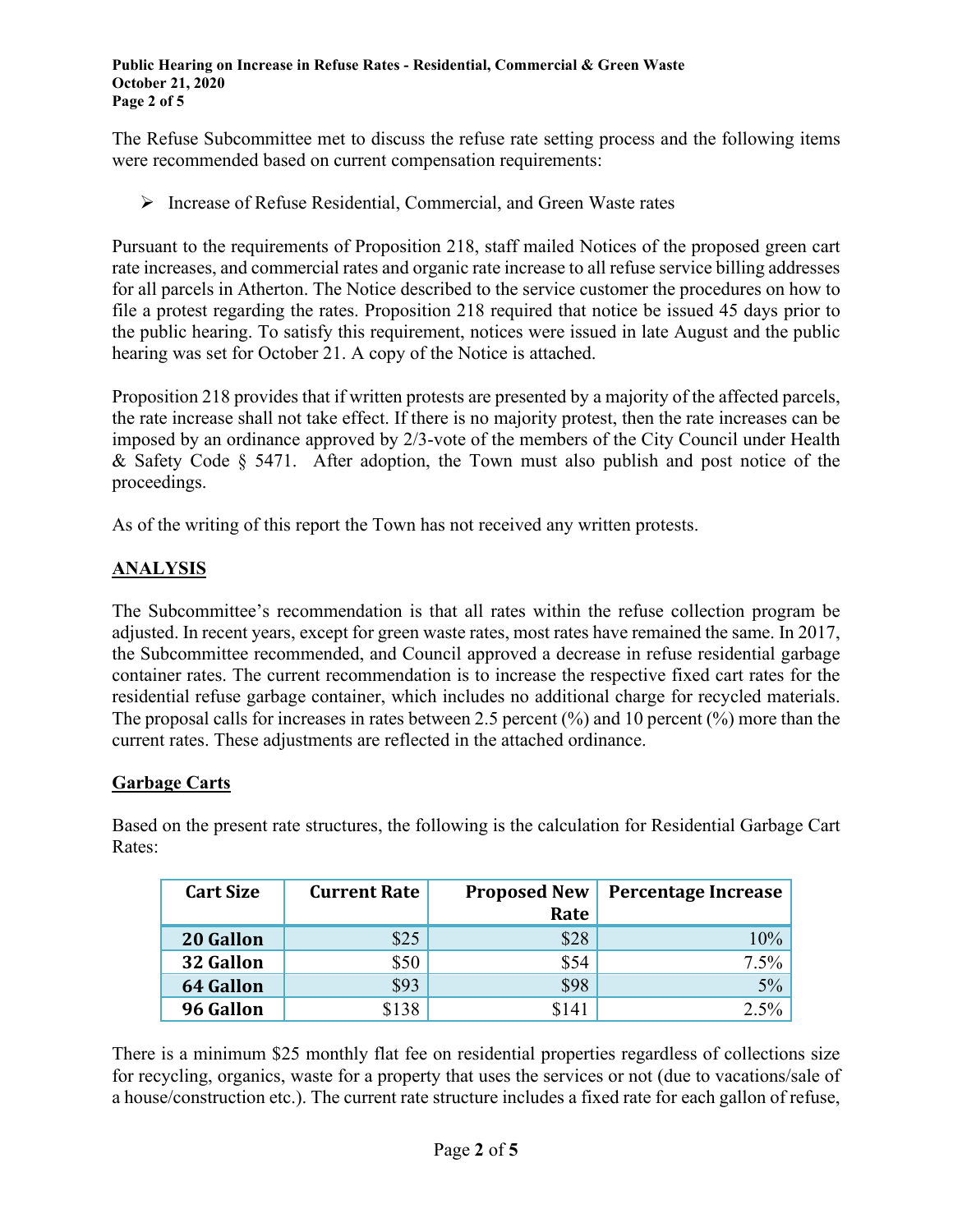with no additional charge for recycled materials or green waste collection. The proposed new rates would look as follows:

| <b>Cart Size</b> | <b>Flat</b> | <b>PLUS</b>     | <b>Total</b>       |
|------------------|-------------|-----------------|--------------------|
|                  | Fee         | <b>Standard</b> | <b>Current/NEW</b> |
|                  |             | Cart rate       | Rate               |
| 20 Gallon        | \$25        | \$3             | \$28               |
| 32 Gallon        | \$25        | \$29            | \$54               |
| <b>64 Gallon</b> | \$25        | \$73            | \$98               |
| 96 Gallon        | R25         | \$116           | \$141              |

There are approximately 2,370 garbage carts in circulation. The total approximate number of 20 gallon carts are 434, 32-gallon carts are 850, 64-gallon carts 659 and 96-gallon carts are 427. If the number of refuse carts remain the same, the proposed rates increases the revenue per month to the respective carts by \$1,302, \$3,400, \$3,295, and \$1,281.

## **Green Carts**

The Subcommittee recommends adjusting the green waste cart rates to continue to move closer to cost alignment for collection. The current rate structure includes a fixed rate for each gallon of refuse, with no additional charge for recycled materials or green waste collection. *The rate structure allows a resident to obtain additional green carts.* Currently a 3rd and 4th green cart rate is at \$20 each and for the 5th cart or above, the rate is \$25 each. Actual collection costs for each cart is just above \$28. The Committee recommends that the cost model for the additional green carts be moved closer to a true-cost recovery model by raising the cost for carts as follows:

| $#$ of Carts      | <b>Current Rate</b> | <b>New Rate</b> |
|-------------------|---------------------|-----------------|
| Carts 3 and 4     | \$20 each           | \$24 each       |
| Carts 5 and above | $$25$ each          | \$30 each       |

With the above rate structure, the Town is seeking to increase the rate for Carts 3 and 4 by \$4. With carts 5 and above, the rate increase is \$5. The total number of additional Green carts 3 & 4 are 1,590 and for Green carts 5 and above are 420. If the number of Green carts at 3 and above maintains, the proposed increase is an additional \$6,360 and \$2,100 respectively per month in revenue per green cart collection service. *Staff and Subcommittee recommend as cost model fairness for green carts, that the Town of Atherton seek to get closer to full cost recovery.*

## **Commercial Rates**

*The Subcommittee recommends adjusting the commercial rates to account for the increase cost in tipping fees per ton.* The proposed increase is 20% to commercial and organic bin rates. These adjustments are reflected in the attached ordinance.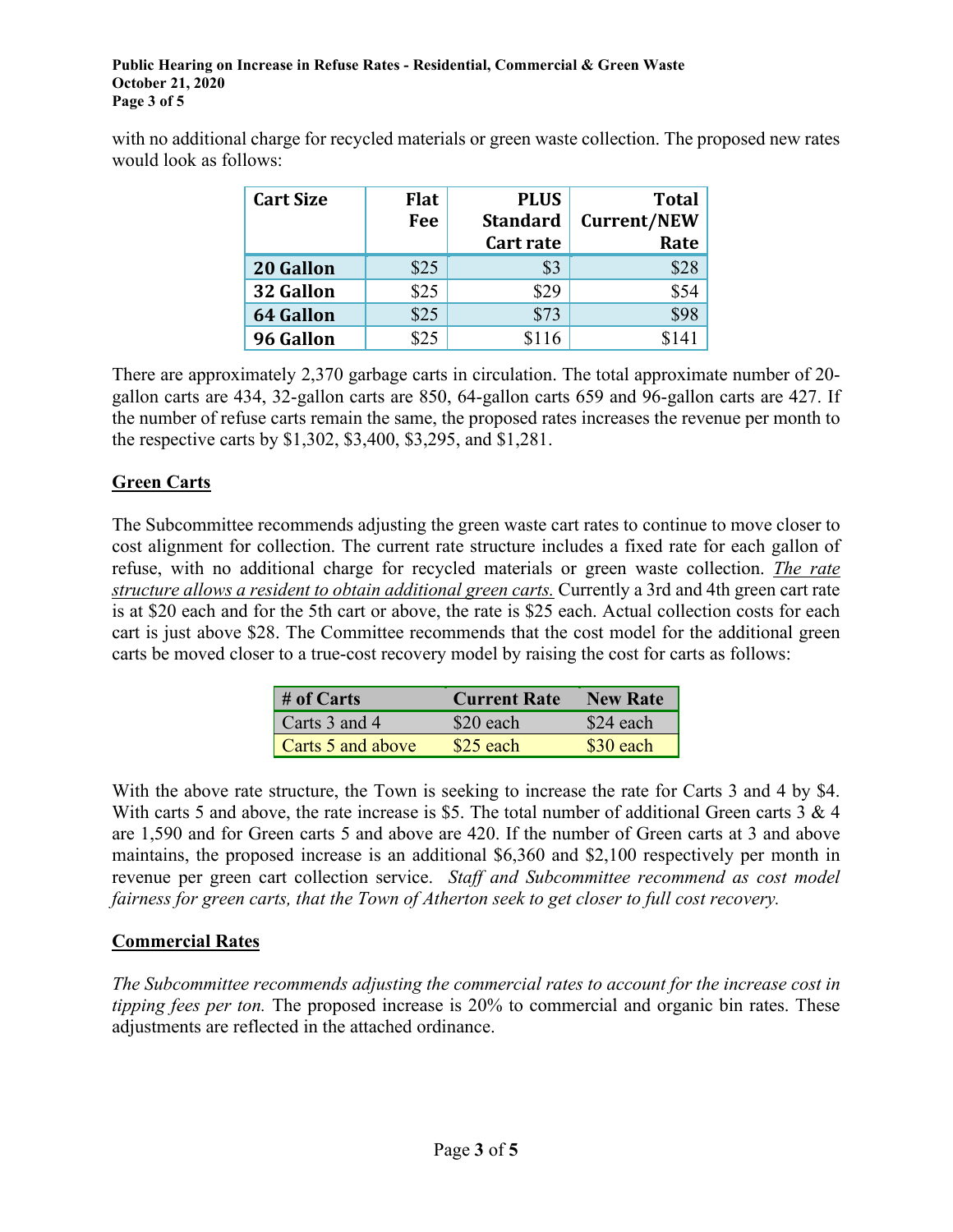| <b>Refuse Commercial</b><br><b>Bins</b> | <b>Current Rate</b> | Proposed<br><b>New Rate</b> | <b>Current</b><br>Organic<br><b>Rates</b> | Proposed<br><b>New</b><br>Organic<br><b>Rates</b> |
|-----------------------------------------|---------------------|-----------------------------|-------------------------------------------|---------------------------------------------------|
| <b>1-96 Yard</b>                        | \$152               | \$182                       | \$129                                     | \$155                                             |
| 1-1 Yard                                | \$275               | \$330                       | \$234                                     | \$281                                             |
| 1-2 Yard                                | \$425               | \$510                       | \$361                                     | \$433                                             |
| 1-3 Yard                                | \$580               | \$696                       | \$493                                     | \$592                                             |
| 1-4 Yard                                | \$730               | \$876                       | \$621                                     | \$745                                             |
| 1-6 Yard                                | \$880               | \$1,056                     | \$748                                     | \$898                                             |
| 1-8 Yard                                | \$1,160             | \$1,392                     | \$1,160                                   | \$1,392                                           |

Based on the present rate structures, the following is the calculation for Organic Rates:

*Below is a summary of the Subcommittee's recommendations.*

- 1. Residential customer accounts will see an increase in refuse garbage rates based on the respective carts between 2.5 percent  $(\%)$  and 10 percent  $(\%)$
- 2. The only residents that will be affected by Green Cart increases are those that have more than 2 Green Carts.
- 3. Those customer accounts that maintain Commercial refuse bins will see an increase in their rates for refuse and organics.

In accordance with Proposition 218 process we make the following findings:

- A. The revenues derived from the increased green waste collection rates, do not exceed the funds required to provide refuse services pursuant to the Solid Waste/Recycling Collection Agreement.
- B. The revenues derived from the increase in residential garbage collection rates, do not exceed the funds required to provide refuse services pursuant to the Solid Waste/Recycling Collection Agreement.
- C. The revenues derived from the increase in commercial garbage/organic collection rates will not be used for any other purpose other than pursuant to Solid Waste/Recycling Collection Agreement.
- D. Review of cost model fairness to move closer to full cost recovery.

*Attached is an Ordinance adjusting the above-mentioned collection rates for refuse service, green waste and commercial.*

## **POLICY FOCUS**

The setting of refuse collection rates is a matter of policy discussion for the City Council. Establishing rates that reflect full cost recovery is consistent with Proposition 218.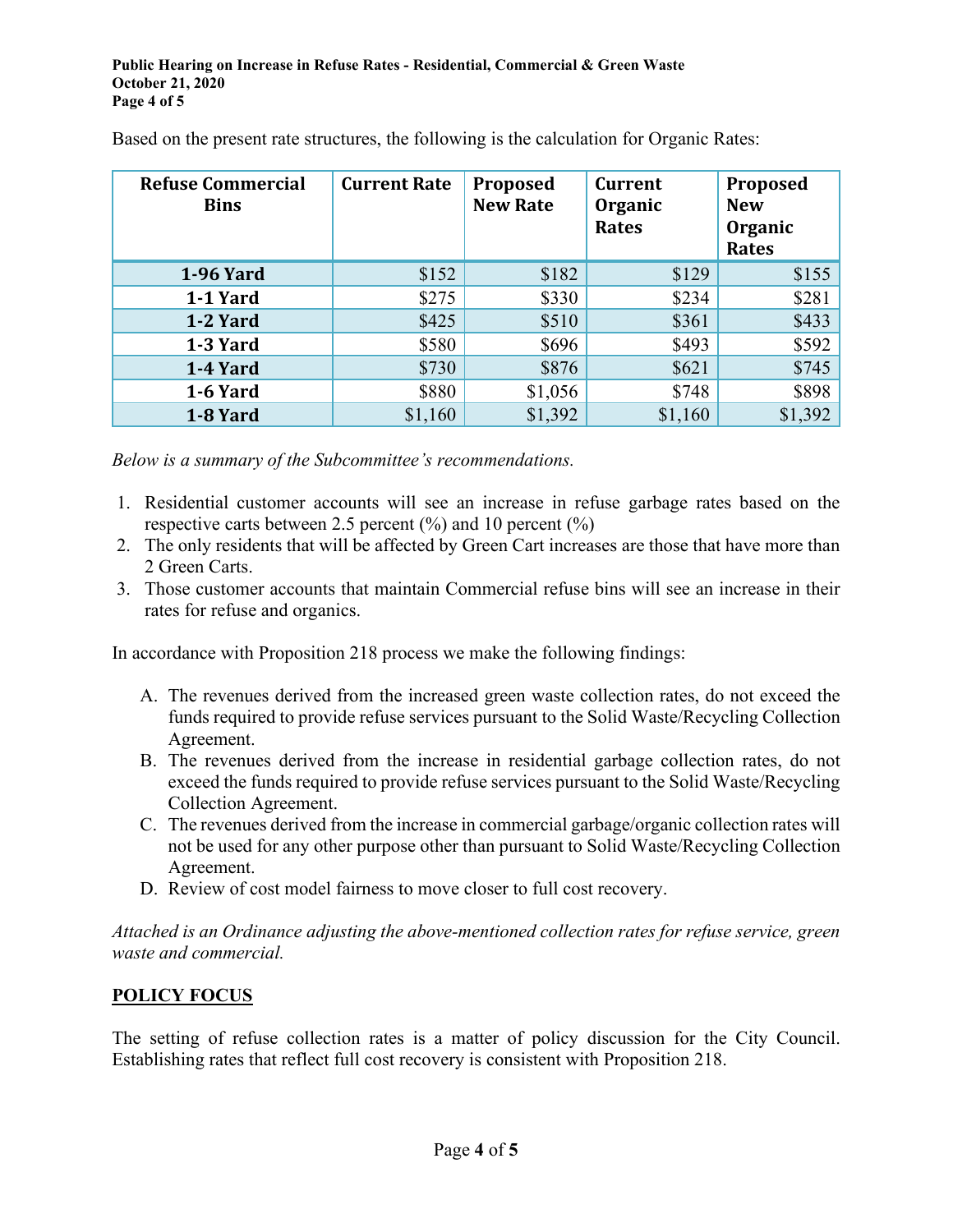## **FISCAL IMPACT**

If the number of refuse carts remain the same, the proposed rates increase the revenue per month to the respective carts by \$9,278. Assuming a static number of carts, the recommended fee change per green waste cart use includes an *increase* of \$8,460 per month. Waste diversion is a bigger priority and as the cost for diversion increases, it is important to ensure the commercial rates are set accordingly. Of the 10 commercial accounts, 9 have organic bins. The increase of the commercial rates (non-organic) would amount to \$1,714 more per month. The organics bin use would amount to \$891 more per month. With the total recommended fee changes the total fiscal impact is an increase of \$20,343 per month.

## **PUBLIC NOTICE**

Public notification was achieved by posting the agenda, with this agenda item being listed, at least 72 hours prior to the meeting in print and electronically. Information about the project is also disseminated via the Town's electronic News Flash and Atherton Online. There are approximately 1,200 subscribers to the Town's electronic News Flash publications. Subscribers include residents as well as stakeholders – to include, but be not limited to, media outlets, school districts, Menlo Park Fire Protection District, service provides (water, power, and sewer), and regional elected officials.

## **COMMISSION/COMMITTEE FEEDBACK/REFERRAL**

This item has or X has not been before a Town Committee or Commission.

- Audit/Finance Committee (meets every other month)
- Bicycle/Pedestrian Committee (meets as needed)
- Civic Center Advisory Committee (meets as needed)
- Environmental Programs Committee (meets every other month)
- Park and Recreation Committee (meets each month)
- Planning Commission (meets each month)
- Rail Committee (meets every other month)
- Transportation Committee (meets every other month)
- Tree Committee (meets each month)

#### **ATTACHMENTS**

**Ordinance** Notice of Public Hearing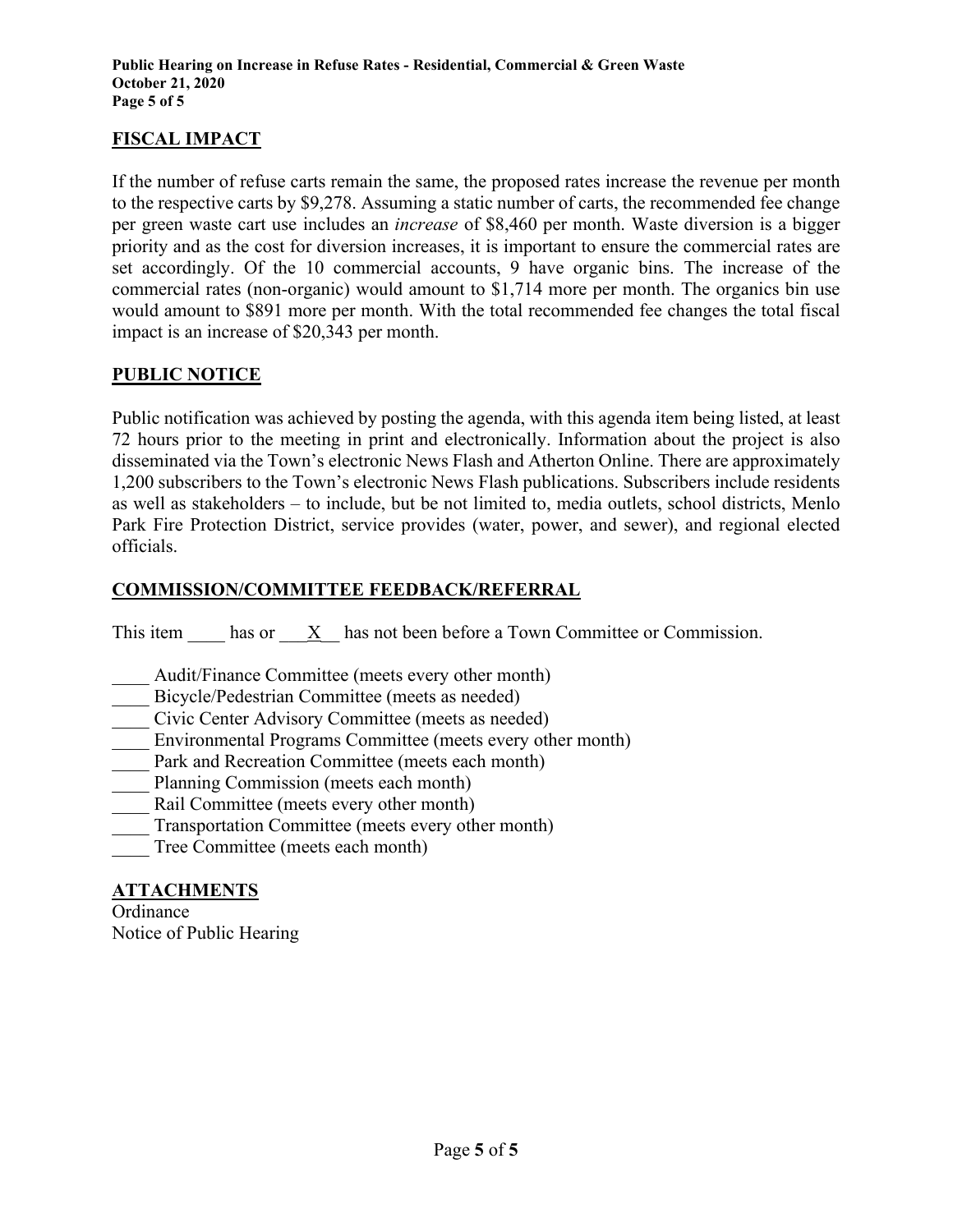#### **ORDINANCE XXX**

#### **AN ORDINANCE OF THE CITY COUNCIL OF THE TOWN OF ATHERTON AMENDING THE RATES SET FORTH IN ORDINANCE 633 TO INCREASE THE REFUSE RESIDENTIAL, COMMERCIAL, AND GREEN WASTE CART RATES**

WHEREAS, the Town of Atherton ("Town") has provided a franchise to Recology San Mateo County ("Franchisee") allowing for and governing the collection of refuse, recyclable material and plant material within the Town of Atherton's limits; and

WHEREAS, pursuant to the Uniform Franchise Agreement for Collection Services ("Solid Waste/Recycling Collection Agreement") between Franchisee and the Town, the Town is required to adopt solid waste/recycling collection rates that produce revenues sufficient to provide payment to Franchisee in accordance with the amount due under the Solid Waste/Recycling Collection Agreement; and

WHEREAS, the Town has reviewed and approved rates on June 20, 2018 by Ordinance 633, that Franchisee may charge for these solid waste/recycling collection services; and

WHEREAS, the City Council directed staff to prepare an adjustment to refuse residential, commercial, and green waste cart collection rates above the standard residential pick up service to reflect a cost model closer to full cost recovery; and

WHEREAS, the Town has mailed a public hearing notice of the proposed rate increases, including the date, time and location of a public hearing not less than 45 days before said public hearing; and

WHEREAS, the Town held the duly noticed public hearing and considered any and all comments;

NOW, THEREFORE, THE CITY COUNCIL OF THE TOWN OF ATHERTON DOES HEREBY ORDAIN AS FOLLOWS:

**SECTION 1.** In accordance with Article XIII D, Section 6(b), of the California Constitution, the City Council makes the following findings:

- A. The revenues derived from the increased green waste collection rates, do not exceed the funds required to provide refuse services pursuant to the Solid Waste/Recycling Collection Agreement.
- B. The revenues derived from the increase in residential garbage collection rates, do not exceed the funds required to provide refuse services pursuant to the Solid Waste/Recycling Collection Agreement.
- C. The revenues derived from the increase in commercial garbage/organic collection rates do not exceed the funds required to provide refuse services pursuant to the Solid Waste/Recycling Collection Agreement
- D. The revenues derived from the refuse residential, commercial, and green waste cart collection rates will not be used for any other purpose other than pursuant to Solid Waste/Recycling Collection Agreement.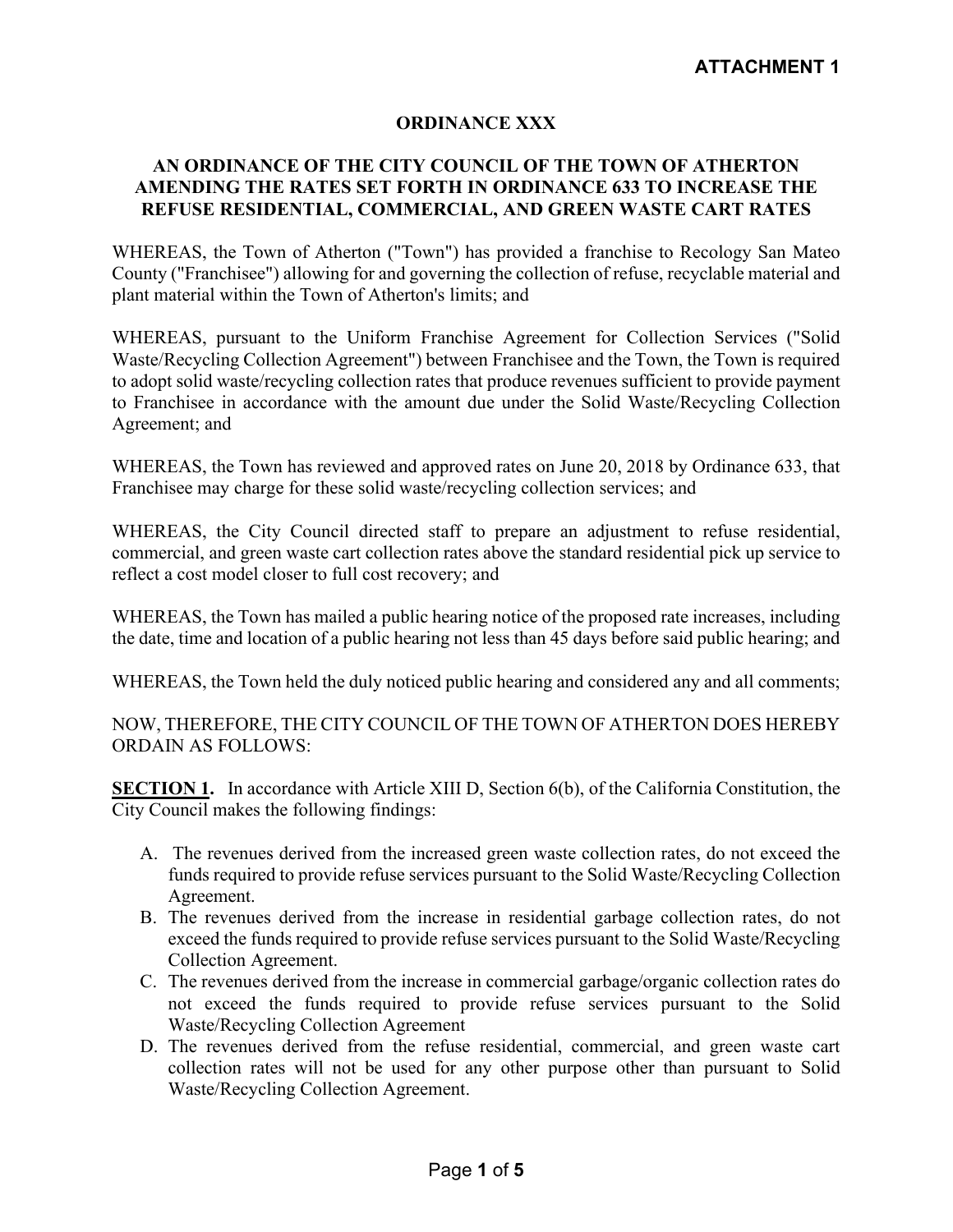E. The solid waste/recycling collection services are presently available.

**SECTION 2**. Beginning on the effective date of this Ordinance, the refuse garbage, commercial refuse/organic bins, and the green waste cart collection rates above the standard residential pick up service are amended as listed below.

## **Residential Rates:**

|                                 | <b>Rates</b> |
|---------------------------------|--------------|
| <b>Refuse Garbage Container</b> |              |
| 20 gallon                       | \$28         |
| 32 gallon                       | \$54         |
| 64 gallon                       | 898          |
| 96 gallon                       | \$141        |

## **Minimum Monthly Flat Fee:**

| <b>Cart Size</b> | Minimum         | <b>PLUS</b>      | <b>Total Rate</b> |
|------------------|-----------------|------------------|-------------------|
|                  | <b>Monthly</b>  | <b>Standard</b>  |                   |
|                  | <b>Flat Fee</b> | <b>Cart rate</b> |                   |
| 20 Gallon        | \$25            | \$3              | \$28              |
| 32 Gallon        | \$25            | \$29             | \$54              |
| 64 Gallon        | \$25            | \$73             | \$98              |
| 96 Gallon        | \$25            | \$116            | \$141             |

## **Commercial Rates:**

| Refuse      | Rate    | Organic Rates |
|-------------|---------|---------------|
| Commercial  |         |               |
| <b>Bins</b> |         |               |
| 1-96 Gallon | \$182   | \$155         |
| 1-1 Yard    | \$330   | \$281         |
| 1-2 Yard    | \$510   | \$433         |
| 1-3 Yard    | \$696   | \$592         |
| 1-4 Yard    | \$876   | \$745         |
| 1-6 Yard    | \$1,056 | \$898         |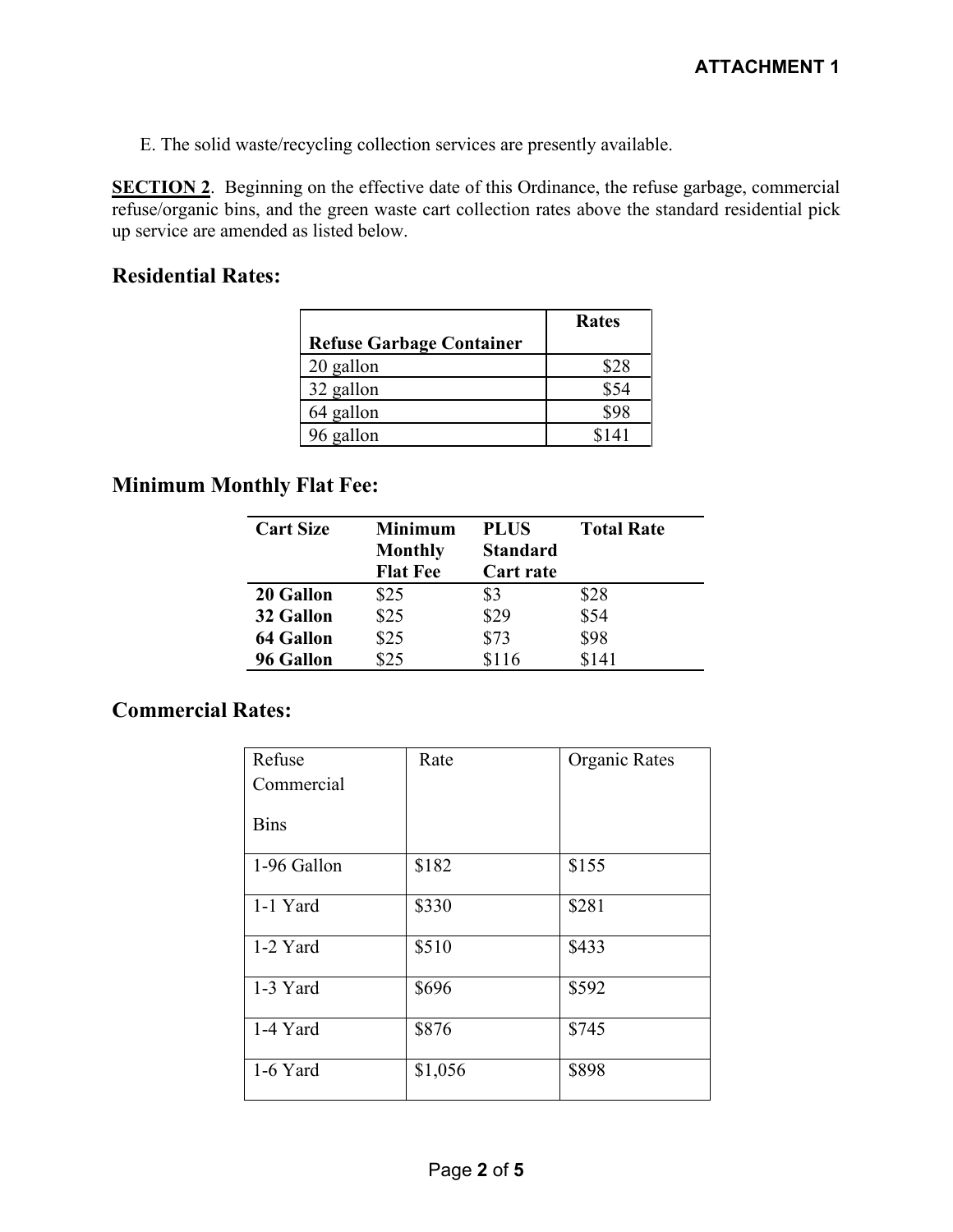| 1-8 Yard | \$1,392 | \$1,392 |
|----------|---------|---------|
|          |         |         |

# **Green Waste carts:**

| <b>Unscheduled Service Category</b>                                                                                                                                              | Cost                                                                                                                                                | <b>Description of Cost</b>                                                                                                                                                                                                                                                                   |
|----------------------------------------------------------------------------------------------------------------------------------------------------------------------------------|-----------------------------------------------------------------------------------------------------------------------------------------------------|----------------------------------------------------------------------------------------------------------------------------------------------------------------------------------------------------------------------------------------------------------------------------------------------|
| Additional Targeted Recyclable Materials or<br>Organic Materials Cart Rental or Purchase<br>(in addition to the two Organic Material carts<br>and one Recyclable Materials cart) | $A -$<br>\$24.00 each for 1 or 2<br>additional cans<br>\$30.00 each for 3 or more<br>additional cans<br>$B - $3.00$<br>$C - $63.00$<br>$D - $69.00$ | $A$ – monthly rental fee<br>(any size Cart) for<br><b>Organic Materials Carts</b><br>$B$ – monthly rental fee<br>(any size Cart) for<br><b>Targeted Recyclable</b><br><b>Materials Carts</b><br>C - Customer purchase<br>of a 64 gallon Cart<br>D - Customer purchase<br>of a 96 gallon Cart |

## **OTHER SERVICES COST SCHEDULE**

| <b>Backyard Collection Service Distance Costs for</b><br><b>Single-Family Dwellings</b> |                                                        |                                                        |                                                        |                                                        |
|-----------------------------------------------------------------------------------------|--------------------------------------------------------|--------------------------------------------------------|--------------------------------------------------------|--------------------------------------------------------|
|                                                                                         | One (1) Solid<br><b>Waste Cart</b>                     | Two (2) Solid<br><b>Waste Carts</b>                    | Three (3) Solid<br><b>Waste Carts</b>                  | Four (4) Solid<br><b>Waste Carts</b>                   |
| <b>Distance from</b><br><b>Curbside</b>                                                 | <b>Base monthly</b><br><b>Solid Waste</b><br>Rate plus | <b>Base monthly</b><br><b>Solid Waste</b><br>Rate plus | <b>Base monthly</b><br><b>Solid Waste</b><br>Rate plus | <b>Base monthly</b><br><b>Solid Waste</b><br>Rate plus |
| $0-100$ feet                                                                            | \$21.00                                                | \$31.72                                                | \$60.44                                                | \$89.16                                                |
| 101-150 feet                                                                            | \$24.00                                                | \$34.72                                                | \$63.44                                                | \$92.16                                                |
| $151 - 200$ feet                                                                        | \$27.00                                                | \$37.72                                                | \$66.44                                                | \$95.16                                                |
| $201 - 250$ feet                                                                        | \$30.00                                                | \$40.72                                                | \$69.44                                                | \$98.16                                                |
| $251 - 300$ feet                                                                        | \$33.00                                                | \$43.72                                                | \$72.44                                                | \$101.16                                               |
| 301 feet or more                                                                        | \$36.00                                                | \$46.72                                                | \$75.44                                                | \$104.16                                               |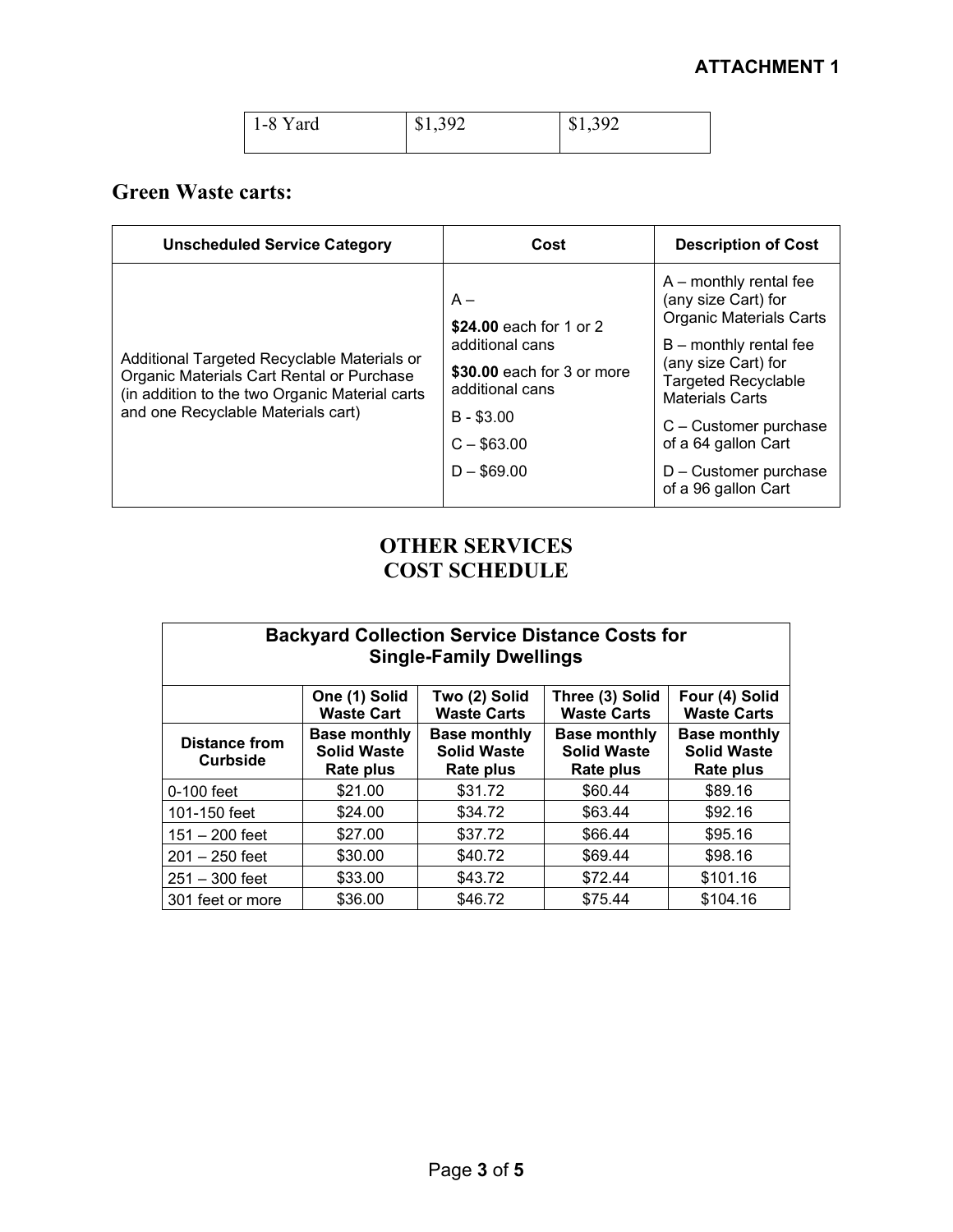| <b>Unscheduled Service Category</b>                                                                                             | Cost                                                                                           | <b>Description of Cost</b>                                                                                                                                |
|---------------------------------------------------------------------------------------------------------------------------------|------------------------------------------------------------------------------------------------|-----------------------------------------------------------------------------------------------------------------------------------------------------------|
| Distance Charge for Commercial Accounts                                                                                         | $A - 10\%$ of base monthly<br>Rate<br>$B - 25%$ of base monthly<br>Rate                        | $A - 51$ to 100 feet from<br>access by Contractor's<br>collection vehicle<br>B - 101 feet or more<br>from access by<br>Contractor's collection<br>vehicle |
| Extra Pick-up Cost for Commercial<br><b>Customers</b>                                                                           | 25% of the base monthly<br>Rate for the size of<br><b>Container Collected once</b><br>per week | Per Collection event                                                                                                                                      |
| Single-Family Return Trip Cost (i.e., request<br>to provide Collection service after the<br>regularly scheduled Collection day) | \$15.00                                                                                        | Per Collection event                                                                                                                                      |
| Fee for Service On-Call Bulky Item Collection<br>Service                                                                        | \$81.55 per the 3rd<br>occurrence<br>Residents receive first 2 for<br>free                     | Per event (after the 2 <sup>nd</sup><br>event)                                                                                                            |
| Overage Fee                                                                                                                     | 100% of the base monthly<br>Rate                                                               | Per Collection event                                                                                                                                      |
| Overage Bags Cost                                                                                                               | 50% of the base monthly<br>Rate or \$8.00 minimum                                              | Per bag                                                                                                                                                   |
| <b>Container Cleaning Fee</b>                                                                                                   | $A - $50.00$<br>$B - $85.00$                                                                   | A – per Cart<br>B - per Bin or Drop-Box                                                                                                                   |
| Dirty Cart Replacement Cost                                                                                                     | $A - $65.00$<br>$B - $75.00$<br>$C - $85.00$                                                   | A - per 32 gallon Cart<br>B - per 64 gallon Cart<br>C - per 96 gallon Cart                                                                                |

**SECTION 3**. The City Council hereby declares that it would have passed this Ordinance, sentence by sentence, paragraph by paragraph, and section by section, and does hereby declare that any provisions in this Ordinance are severable and, if for any reason any sentence, paragraph or section of this Ordinance shall be held invalid, such decision shall not affect the validity of the remaining parts of this Ordinance.

**SECTION 4.** This Ordinance was approved by a 2/3 vote of the City Council pursuant to Health & Safety Code section 5471.

**SECTION 5**. This Ordinance shall take effect thirty (30) days after adoption as provided by Government Code section 36937.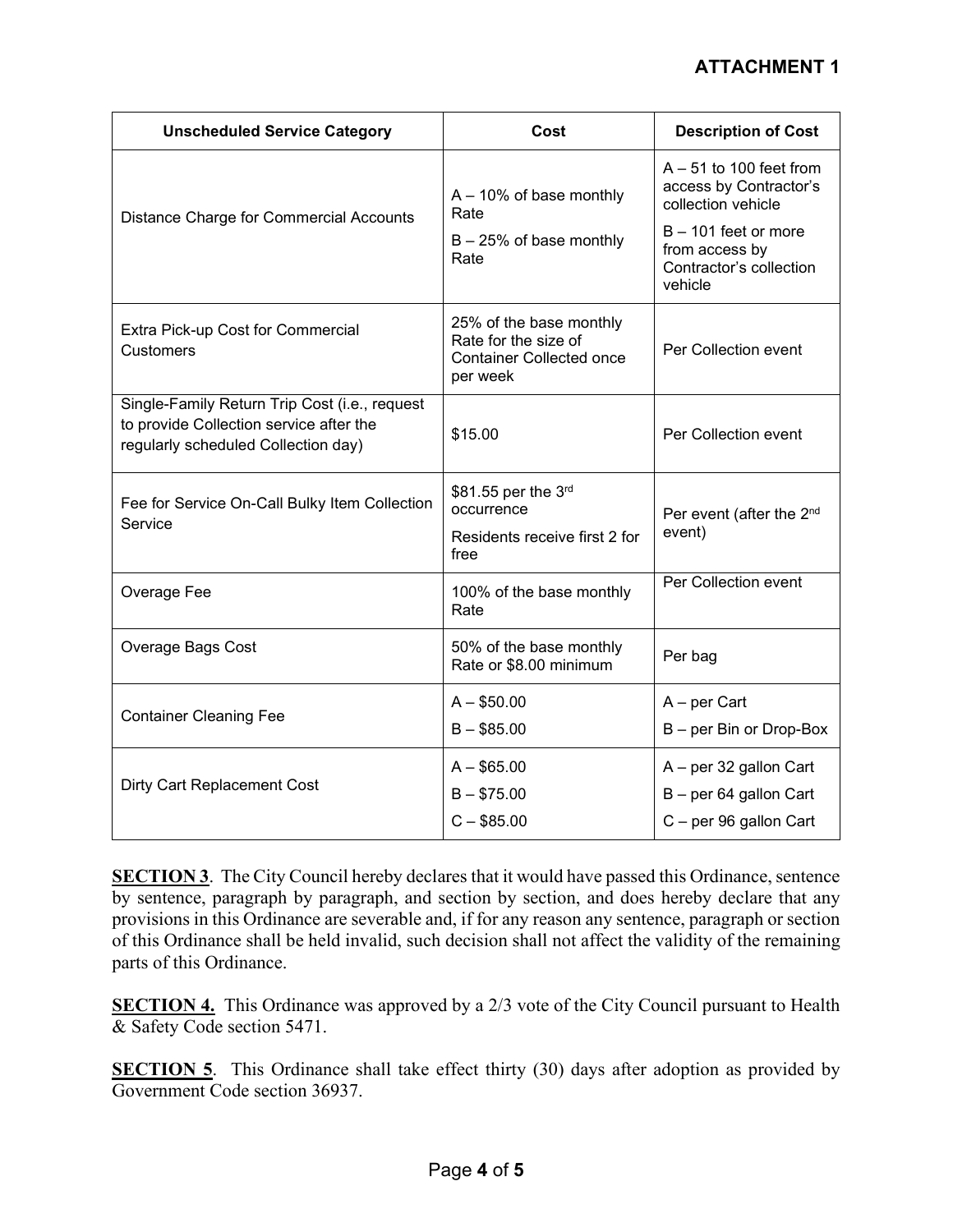**SECTION 6.** This Ordinance shall be published once fifteen (15) days after its passage in a newspaper of general circulation, printed, published and circulated in the City in accordance with Government Code section 36933.

\* \* \* \* \* \* \* \* \* \* \* \* \*

Introduced at a regular meeting of the City Council held on October 21, 2020, and passed and adopted by the City Council of the Town of Atherton on the 18<sup>th</sup> day of November, 2020 by the following roll call vote, to wit:

| AYES:    | COUNCIL MEMBERS: |
|----------|------------------|
| NOES:    | COUNCIL MEMBERS: |
| ABSENT:  | COUNCIL MEMBERS: |
| ABSTAIN: | COUNCIL MEMBERS: |

Rick DeGolia, Mayor Town of Atherton

ATTEST:

\_\_\_\_\_\_\_\_\_\_\_\_\_\_\_\_\_\_\_\_\_\_\_\_\_\_ Anthony Suber City Clerk

APPROVED AS TO FORM:

 $\mathcal{L}_\text{max}$  , where  $\mathcal{L}_\text{max}$  and  $\mathcal{L}_\text{max}$ 

Mona Ebrahimi City Attorney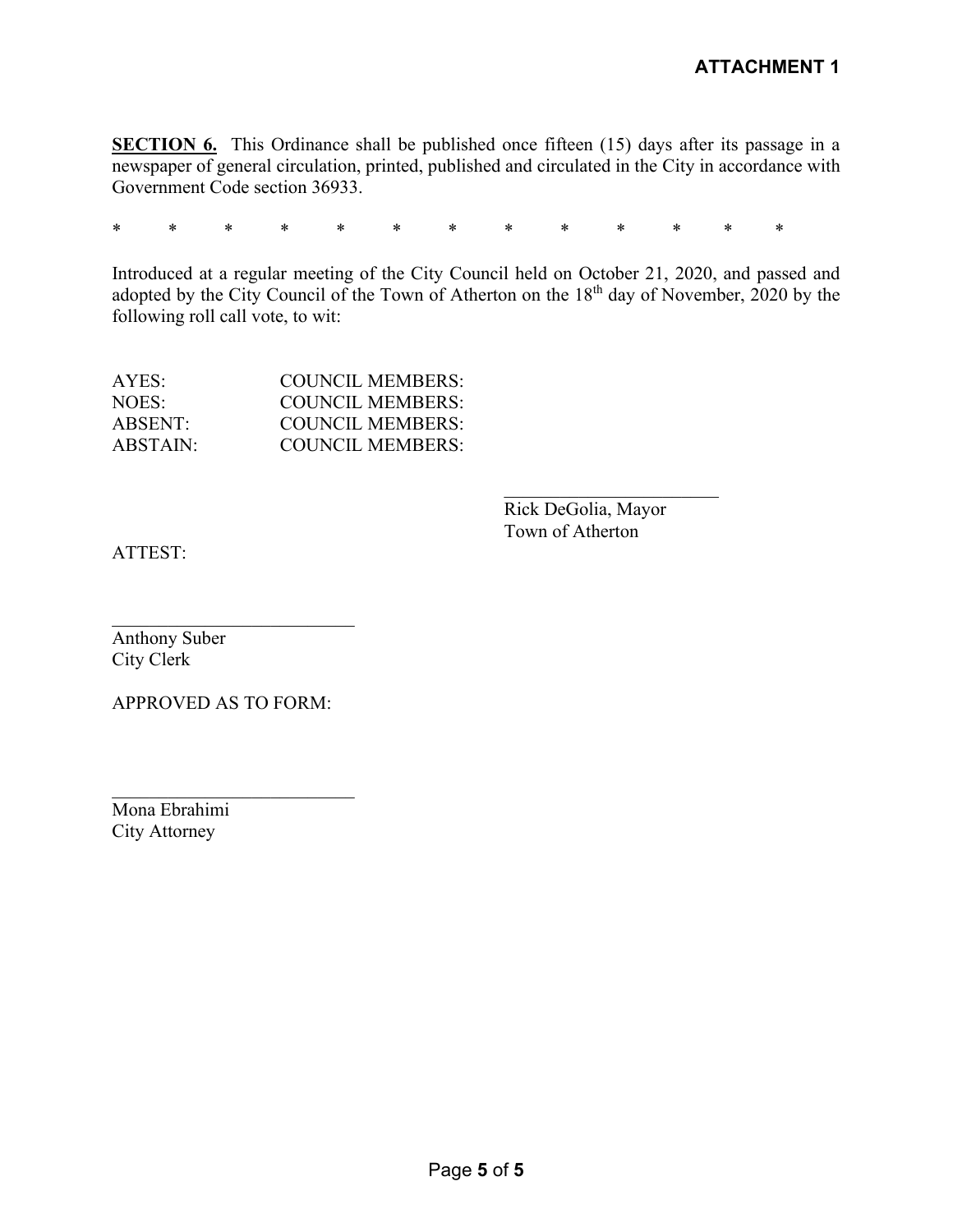#### **ATTACHMENT 2**

#### **NOTICE OF PUBLIC HEARING REGARDING PROPOSED INCREASE IN REFUSE RESIDENTIAL, COMMERCIAL, AND GREEN WASTE RATES IN THE TOWN OF ATHERTON**

Dear Property Owner/Tenant:

Pursuant to the requirements of Proposition 218 and Article XIIID of the California Constitution, this notice provides information regarding proposed increases to the existing refuse and green waste rates in the Town of Atherton.

#### **Notice of Public Hearing Regarding Proposed Increase in Refuse, Commercial, and Green Waste rates**

A public hearing on proposed increases in residential garbage cart rates will be held by the City Council on: **Date: Wednesday, October 21, 2020 Time: 7:00 p.m. Place: This meeting is being held virtually, Atherton CA** Join Zoom Meeting

<https://zoom.us/j/506897786>

Meeting ID: 506 897 786 One tap mobile +16699006833,506897786# US (San Jose) Dial by your location +1 669 900 6833 US (San Jose) Meeting ID: 506 897 786

http://www.ci.atherton.ca.us/Archive.aspx?AMID=41

This notice is being sent to the refuse service billing address for all parcels in Atherton. This notice also describes how to file a protest regarding the proposed rate increase. All property owners/tenants and other interested parties are invited to attend the public hearing and be heard on the proposed rate increase.

#### **1. Proposed New Rates for Residential Garbage Cart rates: (Effective December 21, 2020)**

**The proposed new rates for residential garbage cart rates include an increase in the respective fixed cart rates for the black garbage container, which includes no additional charge for recycled materials. The proposed increases are between 2.5 percent (%) and 10 percent (%) more than the current rates. The proposed new rates for residential garbage cart rates are below.**

| Garbage Cart     |                     |                 |                               |
|------------------|---------------------|-----------------|-------------------------------|
| <b>Cart Size</b> | <b>Current Rate</b> | <b>New Rate</b> | Percentage<br><b>Increase</b> |
| 20 Gallon        | \$25                | \$28            | 10%                           |
| 32 Gallon        | \$50                | \$54            | $7.5\%$                       |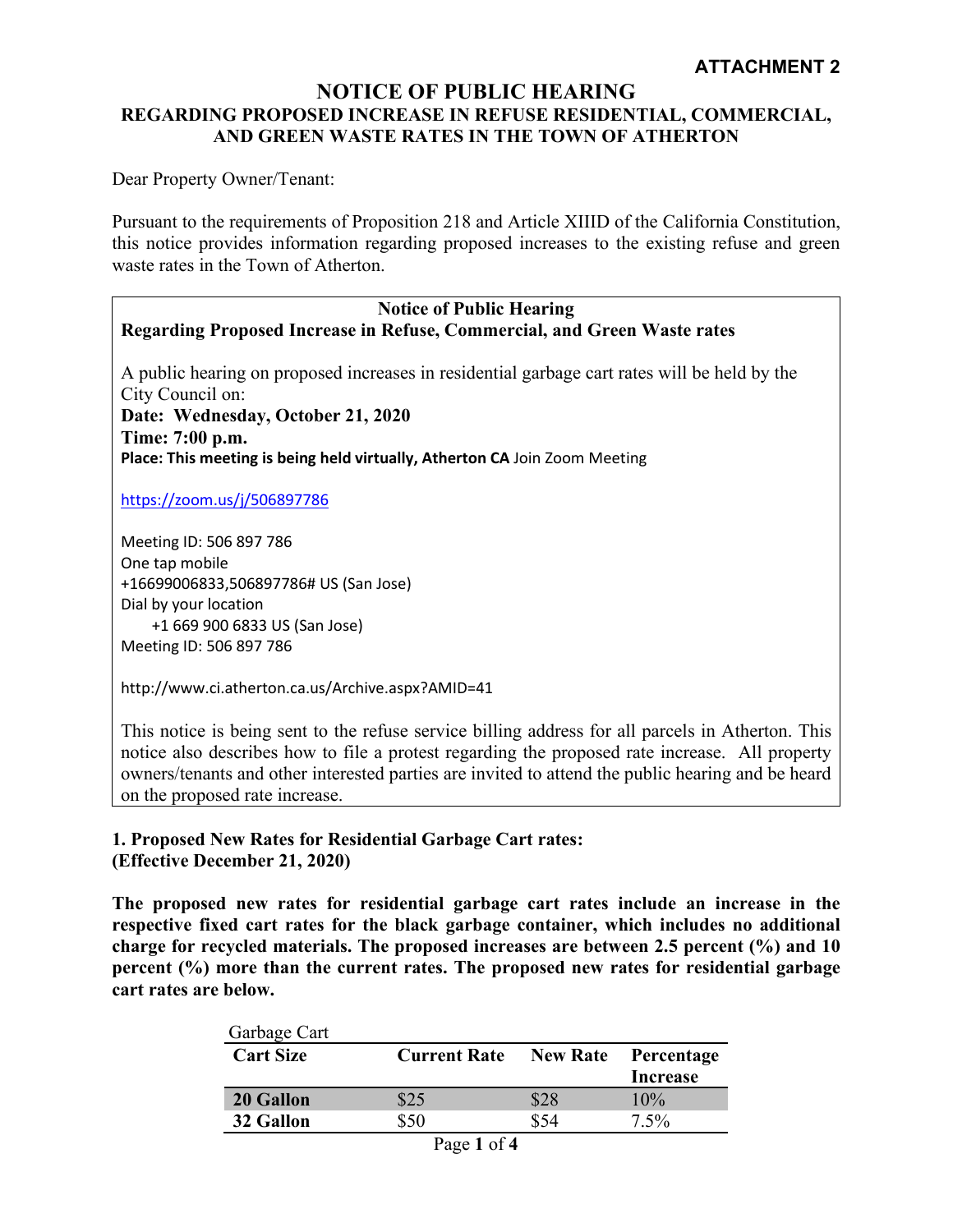| <b>Cart Size</b> | <b>Current Rate</b> | <b>New Rate</b> | Percentage |
|------------------|---------------------|-----------------|------------|
|                  |                     |                 | Increase   |
| 64 Gallon        | \$93                | \$98            | $5\%$      |
| 96 Gallon        | \$138               | \$141           | $2.5\%$    |

**With the current minimum \$25 monthly flat fee on residential properties regardless of collections size for recycling, organics, waste for a property that use the services or not (due to vacations/sale of a house/construction etc.) The proposed new rates would look as follows:**

| <b>Cart Size</b> | <b>Flat Fee</b> | PLUS,<br><b>Standard</b><br><b>Cart rate</b> | <b>Total</b><br><b>Current/NEW</b><br>Rate |
|------------------|-----------------|----------------------------------------------|--------------------------------------------|
| 20 Gallon        | \$25            | \$3                                          | \$28                                       |
| 32 Gallon        | \$25            | \$29                                         | \$54                                       |
| <b>64 Gallon</b> | \$25            | \$73                                         | \$98                                       |
| 96 Gallon        | \$25            | \$116                                        | \$141                                      |

**2. Proposed New Rates for number of Green Waste Carts greater than 2: (Effective December 21, 2020)**

**The proposed increase in rates is only affecting green waste rates for those that have 3 or more Green Carts. The rates for the first 2 green carts of the standard residential pick up service are NOT increasing. The only residents that will be affected by Green Cart increases are those that have more than 2 Green Carts. The proposed new rates for green carts are below.**

| Green Carts       |                     |                 |
|-------------------|---------------------|-----------------|
| $#$ of Carts      | <b>Current Rate</b> | <b>New Rate</b> |
| Carts 3 and 4     | \$20 each           | \$24 each       |
| Carts 5 and above | $$25$ each          | \$30 each       |

**3. Proposed New Rates for Commercial rates and Commercial Organic Rates (Effective December 21, 2020)**

**The Proposed new rates for commercial bins include an increase in rates in respective commercial bins sizes. The proposal is correspondent to increases in tipping fees per ton. The proposed increase is 20% to Commercial and Organic Bin rates. Those customer accounts that maintain Commercial refuse bins will see an increase in their rates. The proposed new rates are reflected below.**

| <b>Refuse</b><br><b>Commercial</b><br><b>Bins</b> | <b>Current</b><br>Rate | <b>Proposed New</b><br>Rate | <b>Current</b><br>Organic<br><b>Rates</b> | <b>Proposed New</b><br><b>Organic Rates</b> |
|---------------------------------------------------|------------------------|-----------------------------|-------------------------------------------|---------------------------------------------|
| 1-96 Gallon                                       | \$152                  | \$182                       | \$129                                     | \$155                                       |
| 1-1 Yard                                          | \$275                  | \$330                       | \$234                                     | \$281                                       |
| 1-2 Yard                                          | \$425                  | \$510                       | \$361                                     | \$433                                       |
| 1-3 Yard                                          | \$580                  | \$696                       | \$493                                     | \$592                                       |
| 1-4 Yard                                          | \$730                  | \$876                       | \$621                                     | \$745                                       |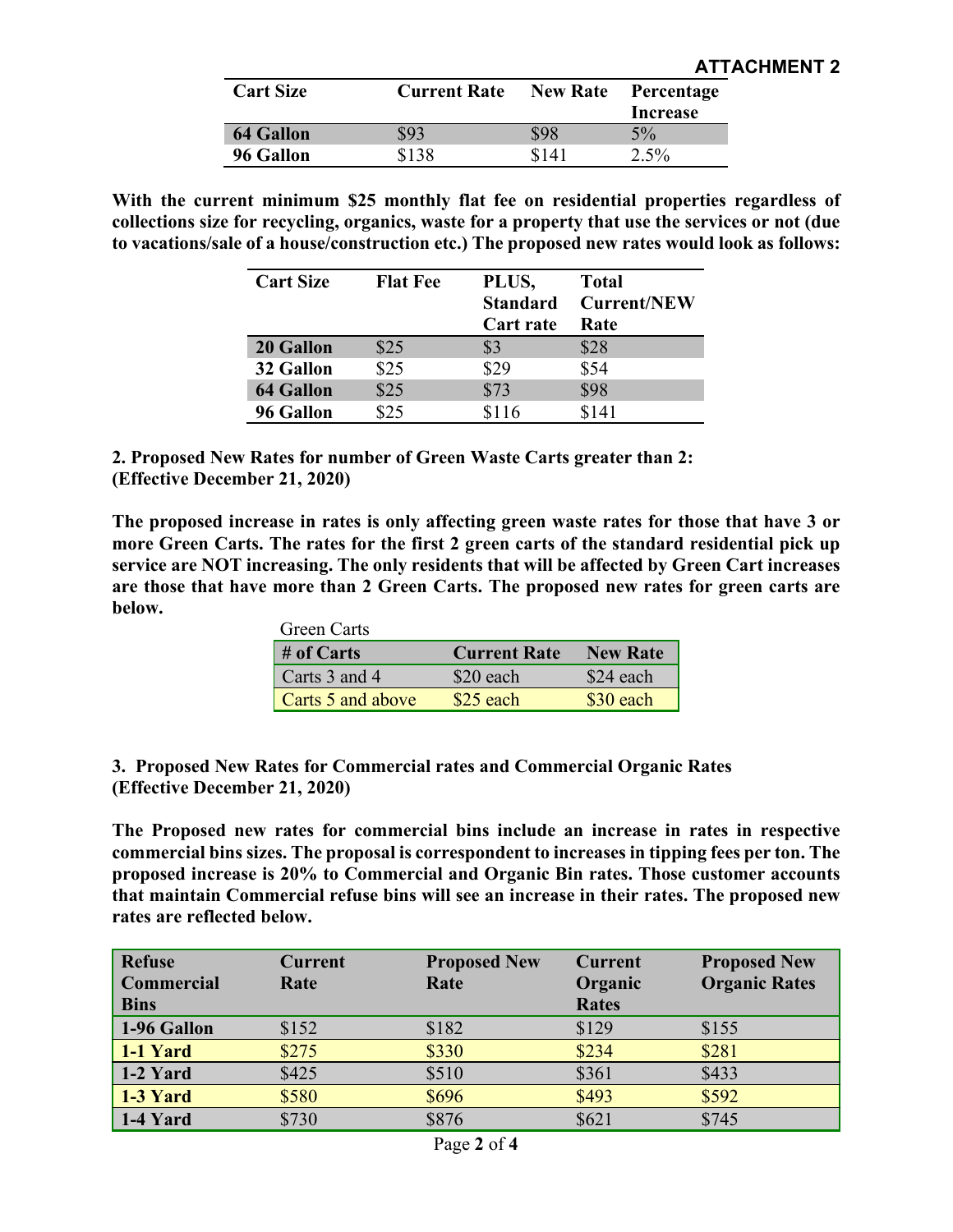|                   |                |                     |                | AU AVIIILIJI 4       |
|-------------------|----------------|---------------------|----------------|----------------------|
| <b>Refuse</b>     | <b>Current</b> | <b>Proposed New</b> | <b>Current</b> | <b>Proposed New</b>  |
| <b>Commercial</b> | Rate           | Rate                | Organic        | <b>Organic Rates</b> |
| <b>Bins</b>       |                |                     | <b>Rates</b>   |                      |
| $1-6$ Yard        | \$880          | \$1,056             | \$748          | \$898                |
| $1-8$ Yard        | \$1,160        | \$1,392             | \$1,160        | \$1,392              |

**ATTACHMENT 2**

#### **Explanation of Rate Increases:**

Refuse rates for Atherton residents are calculated on a monthly basis by collection and post collection disposal costs, and tipping fees by tonnage. The rates are reviewed every year in order to ensure the total revenue requirement meets the total yearly cost of service, including disposal and processing costs, agency fees, and any surplus/shortfalls owed to/from Recology/service providers.

#### **Reason for Rate Increases:**

The reasons for these proposed increases are to fund required collection and disposal operating expenses and projected tipping disposal fees based on volume tonnage.

Over the past several years, annual operating costs for refuse and green waste hauling and disposal have increased with new legislation requiring increased waste diversion. Without the increases in rates, there will not be the necessary funds to provide waste and green hauling services to residents that meet long-term legislative requirements and could provide a deficit for the collection and disposal of refuse.

#### **Methodology for Rate Calculation:**

Every year the SBWMA JPA reports to its Member Agencies the refuse rate setting process and revenue requirement which includes Collection Service (Recology), Shoreway facility Operations costs, and Member Agency Fees. The process includes review of a draft report on Recology/provider compensation application for the rate setting year. Rates are calculated based on collection, disposal of refuse, and agency fees. There is a three (3) cart collection program (varies 20, 32, 64, 96-gallon sizes) for standard residential service that include refuse, recycling, and green waste. Costs methodology includes calculation of total number of gallons per cart size times the total number of carts in service. This methodology is used for calculation for cost of disposal and collection. Calculation for disposal is total cost of disposal divided by total number of gallons in service. Collection costs is calculated by total cost of collections divided by number of solid waste and green waste carts in service. The total costs for disposal and collection are derived for the total year by cart size and a per month cost is a result. As there are various cart sizes and potential migration of carts may produce less revenue for collection and disposal costs.

[Annual Reports from the SBWMA are accessible here.](https://rethinkwaste.org/about/rethinkwaste/annual-reports-budgets/) <https://rethinkwaste.org/about/rethinkwaste/annual-reports-budgets/>

[SBWMA Board of Directors Agendas and Reports are accessible here.](https://rethinkwaste.org/meetings/) <https://rethinkwaste.org/meetings/>